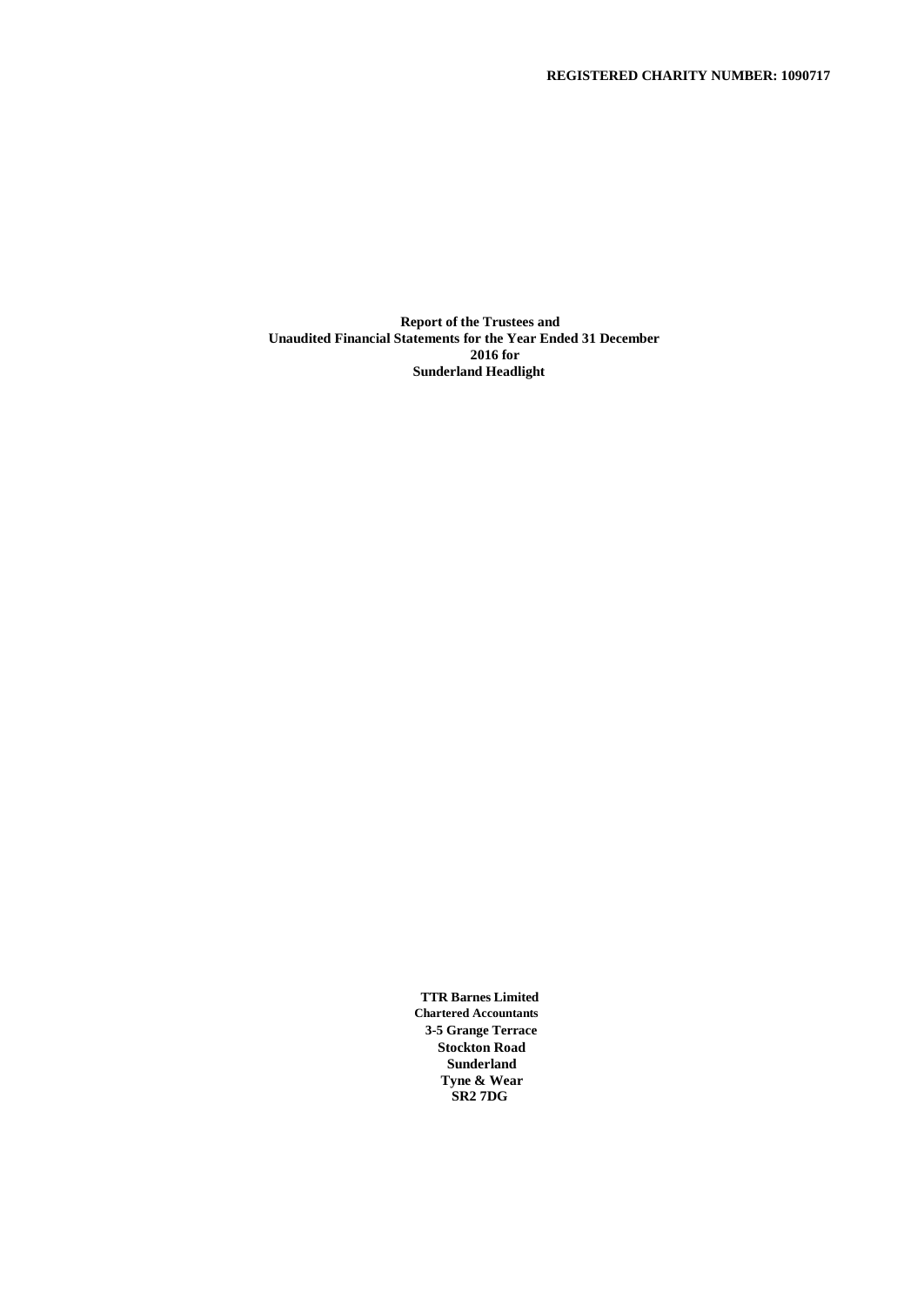# **Contents of the Financial Statements for the Year Ended 31 December 2016**

|                                                   | Page              |
|---------------------------------------------------|-------------------|
| <b>Reference and Administrative Details</b>       | 1                 |
| <b>Report of the Trustees</b>                     | $2 \text{ to } 5$ |
| <b>Independent Examiner's Report</b>              | 6                 |
| <b>Statement of Financial Activities</b>          | 7                 |
| <b>Statement of Financial Position</b>            | 8                 |
| <b>Notes to the Financial Statements</b>          | 9 to 15           |
| <b>Detailed Statement of Financial Activities</b> | 16                |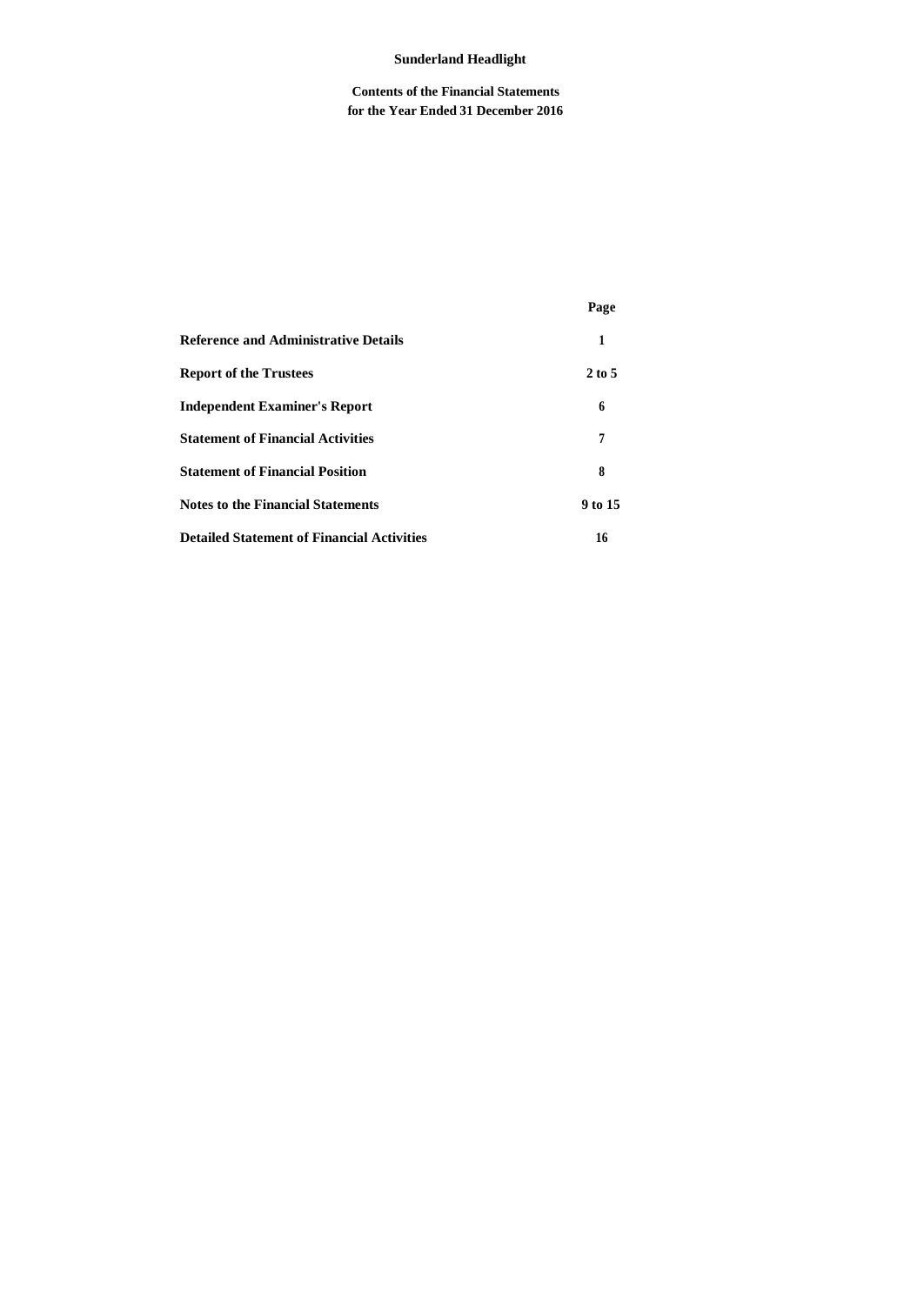## **Reference and Administrative Details for the Year Ended 31 December 2016**

**TRUSTEES Mrs S Ellwood P Bradford (Chairperson) G Quinn M Watson Mrs D Green (Secretary) R Braines (Treasurer) Mrs D Gardiner P Allison Ms J Easton Ms A Myers Miss E Naisby D Hauber K Crosby PRINCIPAL ADDRESS 14 Mary Street Sunderland Tyne and Wear SR1 3NH REGISTERED CHARITY NUMBER 1090717 INDEPENDENT EXAMINER TTR Barnes Limited Chartered Accountants 3-5 Grange Terrace Stockton Road Sunderland Tyne & Wear**

**BANKERS The Co-operative Bank Ltd 5/6 Fawcett Street Sunderland Tyne and Wear SR1 1RF**

**SR2 7DG**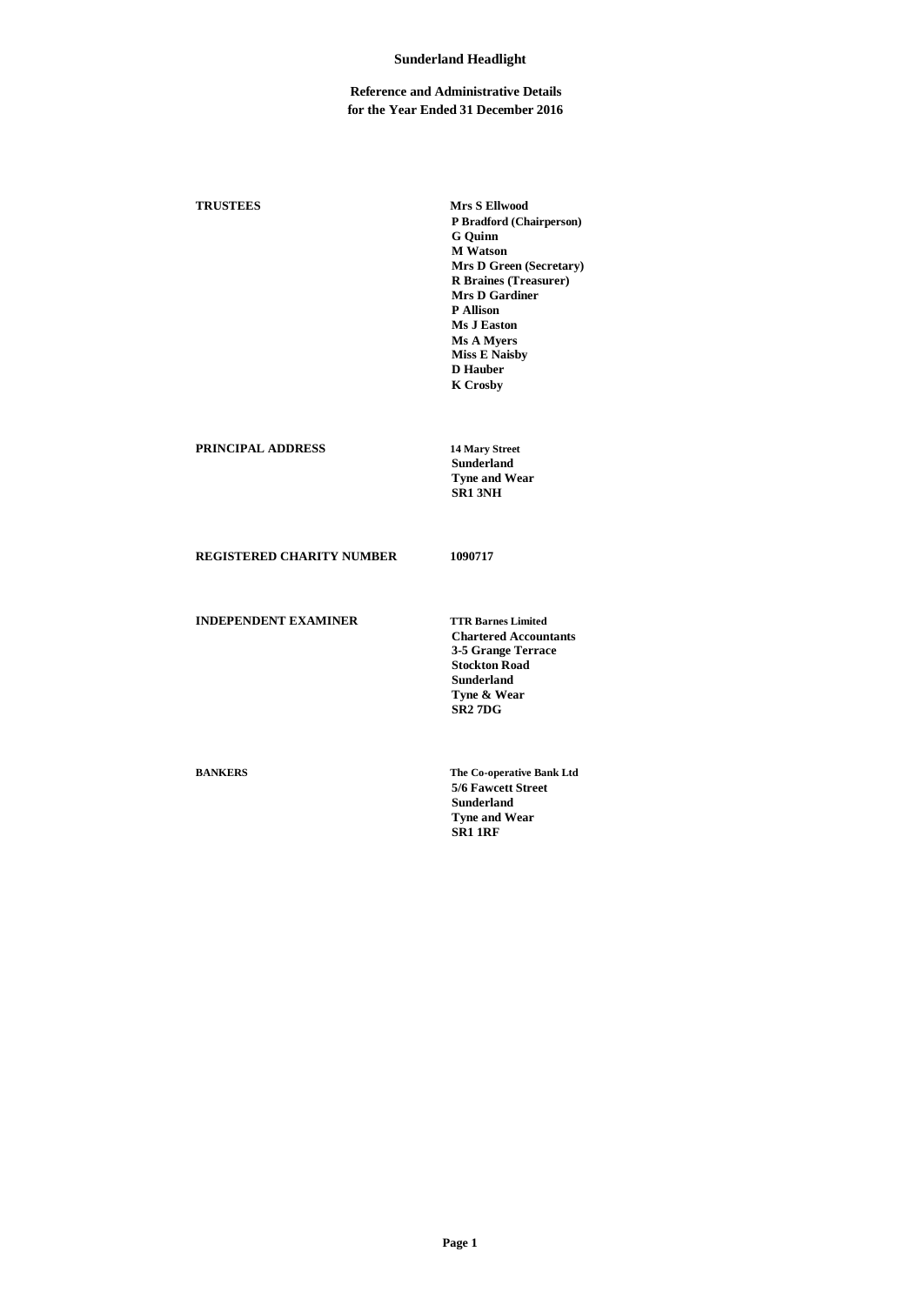## **Report of the Trustees for the Year Ended 31 December 2016**

**The trustees present their report with the financial statements of the charity for the year ended 31 December 2016. The trustees have adopted the provisions of Accounting and Reporting by Charities: Statement of Recommended Practice applicable to charities preparing their accounts in accordance with the Financial Reporting Standard applicable in the UK and Republic of Ireland (FRS 102) (effective 1 January 2015).**

# **OBJECTIVES AND ACTIVITIES**

#### **Objectives and aims**

**The object of the charity is to provide a support system in the community to assist mental health service users develop the confidence and skills that will support them on the road to recovery, independence and to be productive in the organisation and in the wider community thus reducing isolation and creating an environment where members can develop and grow at their own pace.**

#### **Public benefit**

**The Trustees have had regard to the Charity's Commission's guidance on their legal duty on public benefit and are satisfied that the Charity deliver a public benefit.**

**Due regard is paid to the public benefit guidance when deciding what new activities are to be undertaken.**

#### **Volunteers**

**The charity's staff continues to support service users through a development and progression route within the organisation. Staff encourage service users to become members and of those members, some show an interest in offering their services in a volunteer capacity. This is in line with the ethos of the organisation and the service user led approach. The charity continues to see a number of individuals showing an interest in volunteering.**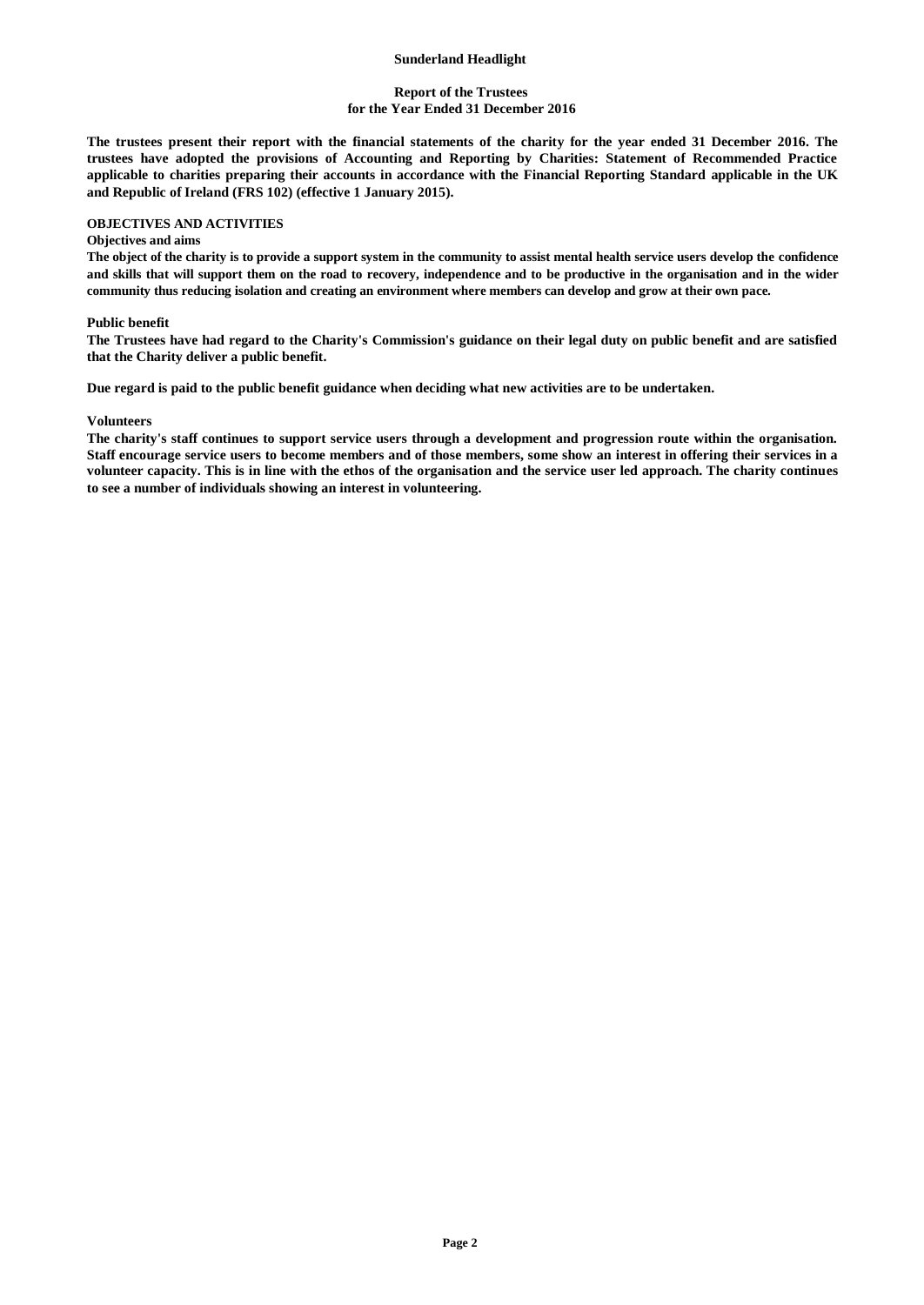## **Report of the Trustees for the Year Ended 31 December 2016**

# **ACHIEVEMENT AND**

## **PERFORMANCE Charitable activities**

**2016 has been a very active and productive year for Sunderland Headlight. We have worked diligently and continued to promote positive mental health and provide activities based on the needs of the users of the service.**

**The Charity works toward encouraging and supporting mental health service users to access provision, develop skills and become involved in developing a support system in the community. Headlight's aim is:**

**"To provide information and support to service users whilst maintaining a user led ethos, through actively involving mental health service users in decision making processes and the running of the project"**

**Staff have worked hard to ensure all policy, protocol and planning has worked effectively throughout the year. This commitment has paid off and it is evident in the results we have achieved. Feedback from service users has been fantastic, we have been successful in securing sufficient funding, plans are coming into fruition, and the project has a 'buzz' about it.**

**Community methodology is implemented throughout the organisation, ensuring that the service continues to be service user led, and within that, good up to date practice. Staff undertake CPD to ensure their skill set and practice is current and able to meet the needs our service users identify. We have worked through our 2015 two year strategic plan with great success. We are looking forward to holding stakeholder consultations in 2017 to develop our new strategic plan and work towards further success, and effective input and support for those experiencing mental health issues.**

**We were extremely delighted to be chosen as one of the the Mayor of Sunderland's charities in the year of 2016, also one of Sunderland Care and Support chosen charities. It is wonderful to receive funding in this way to support us to continue the work we do, but more so it is fantastic to have our work acknowledged and appreciated locally. We have been very fortunate this year with grant awards from a number of funding bodies, including The Lloyds Bank Foundation for England and Wales, The Tudor Trust, The Allen Lane Foundation, Sunderland Clinical Commissioning Group, The Henry Smith Charity, The Garfield Weston Foundation, Hospital of God at Greatham, The Barbour Foundation, The Newby Trust, and Durham Freemasons.**

**The groups held at Headlight are going really well, and we have had some well attended events during the year, including a Halloween party, World Mental Health Day and a Healthy Fun Day - which was an enormous success! Many service users remarked that it was the best day that they had every had and that the didn't want it to end.**

**Sadly, in June, we had a break in at the project during which a significant amount of damage was caused to the building. This resulted in us having to run a modified service for a couple of weeks, but every cloud can have a silver lining. Headlight is 'a place to belong', and the sense of community shone during this time. Some local businesses and service users stepped up and enabled us to provide an alternative place for service users to meet and for the damage caused to the building to be repaired. This demonstrated how much our project is valued, and that by working together great achievements can be made for the good of all.**

**Staff have supported members and volunteers to reach their potential on a number of levels. We gained new volunteers this year and will continue to recruit new volunteers via the progression route. All our volunteers are service users. Headlight supports and encourages people with mental health issues to recognise and utilise valuable skills they have. All our volunteers play a part in supporting the function of Headlight and their input is greatly appreciated.**

**The charity has continued to receive recognition from the University of Sunderland as they recommend the charity for student placements. We have provided undergraduate placements for Health and Social Care, Social Work, and Community & Youthwork students. We have also begun to offer placements for Sunderland College students studying Health and Social Care. This is a younger cohort of students and it provides an opportunity to challenge preconceived ideas they may have about mental health issues, work around young people with mental health, and provide practical experience for them to take forward into their chosen careers.**

**The Counselling Service continues to receive positive feedback from clients. Individuals are signposted from various sources and through word of mouth; other agencies are aware of this service and encourage mental health service users and members of the community to access this provision.**

**Headlight's Advice Service is continuing to grow and thrive. The demand for this service in 2016 has been enormous. It has seen significantly more individuals accessing this service year on year, but this year has dealt with unprecedented numbers.**

**In early 2017 we hope to increase staff capacity at Headlight to enable us to deal with the increasing demand on the service and implement developments of aspects of the services offered. This is in line with our existing strategic plan and will mean 2017 will see Sunderland Headlight thrive and continue to effectively meet the needs of mental health service users.**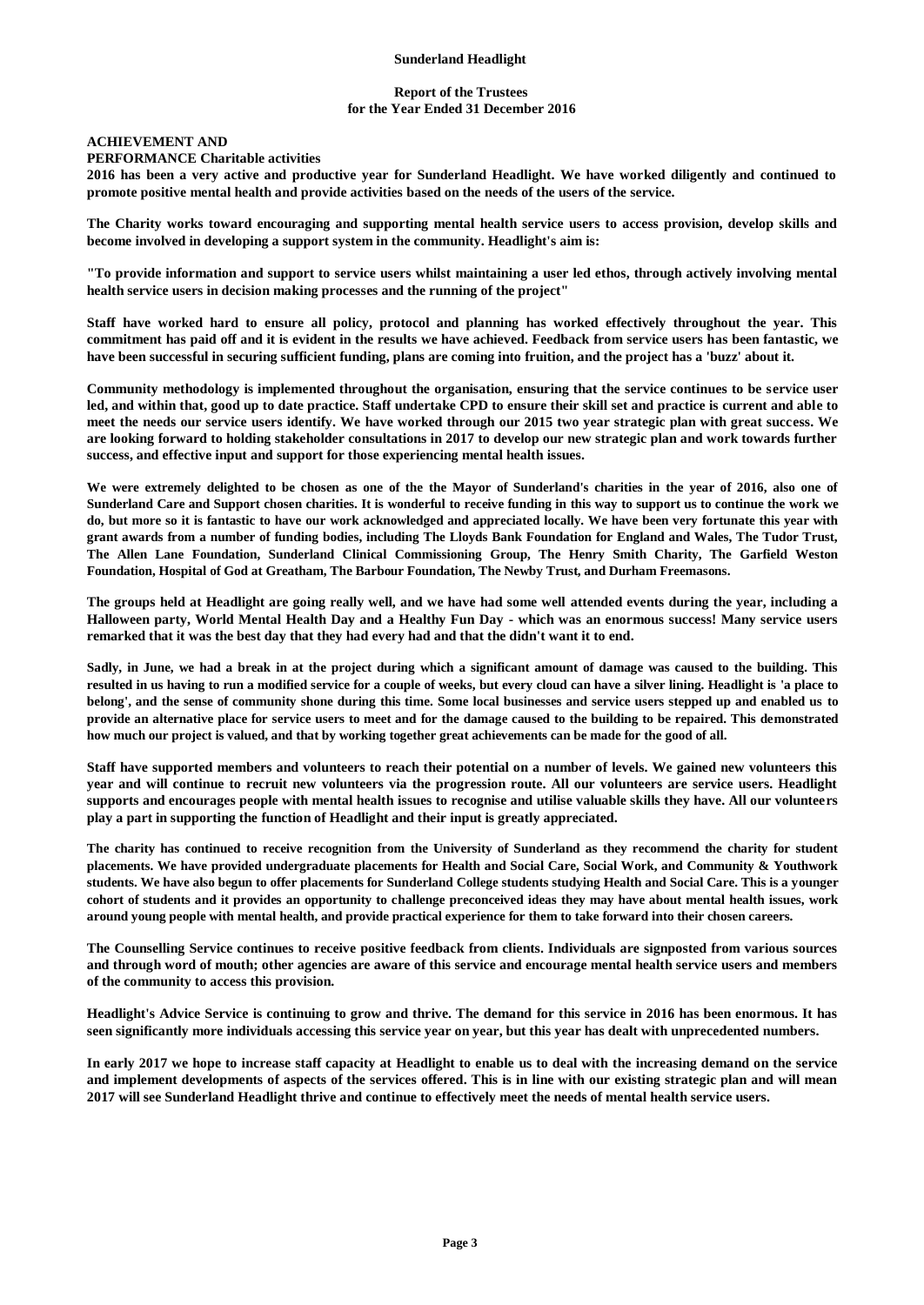### **Report of the Trustees for the Year Ended 31 December 2016**

# **FINANCIAL REVIEW**

## **Principal funding sources**

**Significant funding was received during the year from Tudor Trust which totalled £24,000 (2015: £28,000) to fund the salary costs of the senior development & advice worker.**

**Sunderland City Council via Clinical Commissioning Group also provided significant funding during the year to fund the senior support development & advice worker salary. Income received during the year totalled £13,000 (2015: £22,600).**

**Funding was also secured from Henry Smith Community Foundations to fund the centre managers salary. Income received in the year was £20,000 (2015: £18,650).**

#### **Reserves policy**

**The policy of the management committee is to ensure that all expenses are fully funded and reserves are sufficient to cover expenditure commitments for a six month period. The management committee policy is to ensure that funds are invested to provide a maximum total return balanced with the level of risk.**

#### **Results**

**The net incoming resources for the year amounted to a surplus of £16,250 (2015: surplus of £15,603). The amount attributable to reserves stands at a surplus of £112,861 (2015: £96,611).**

#### **FUTURE PLANS**

**The charity continues to aim for financial security during the year ahead and will strive to secure funding for activities, salaries and core costs. Headlight has received a number of kind donations from members and the community, which has supported the charity to continue to offer activities and services to service users.**

**Headlight has a 2 year strategic plan, developed following our stakeholder consultation. This will guide us in implementing new developments indicated by service users.**

#### **STRUCTURE, GOVERNANCE AND**

**MANAGEMENT Governing document**

**Sunderland Headlight is constituted under a trust deed dated 14 January 2002. The constitution was amended 16 February 2016.**

#### **Recruitment and appointment of new trustees**

**To qualify to be nominated, a demonstration of skills and experience is needed. Nominated members have an obligation to act appropriately in the community as they will potentially be representing the organisation. If a nomination is put forward and the nominee is known to be participating in illegal acts or acting in a way that could bring the organisation into disrepute, they will automatically be disqualified.**

**Every candidate for election to the committee must be nominated and seconded in writing by members of the charity and must give his or her written consent to stand for election.**

**Nominations and consents must be sent to the committee within 14 days or the notice calling the Annual General Meeting.**

**The Management Committee shall manage the business of the group and shall consist of members elected by and from the voting members at the Annual General Meeting.**

**The Management Committee shall elect from among themselves officers: Chairperson, Secretary and a Treasurer at their first meeting after election.**

**Casual vacancies in the committee may be filled by the committee by co-option.**

**New members take part in induction procedures which involve identifying their training needs and outlining their roles and responsibilities.**

#### **Risk management**

**The trustees have a duty to identify and review the risks to which the charity is exposed and to ensure appropriate controls are in place to provide reasonable assurance against fraud and error.**

**The management committee has conducted its own review of the major risks to which the Charity is exposed and systems have been established to minimise those risks. External risks related to the generation of funding and activities have led to the development of a strategic plan allowing for the diversification of funding. Internal risks are minimised by the implementation of procedures for authorisation of all transactions and projects and to ensure consistent quality of delivery for all operational aspects of the Charity. These procedures are reviewed to ensure that they still meet the needs of the Charity.**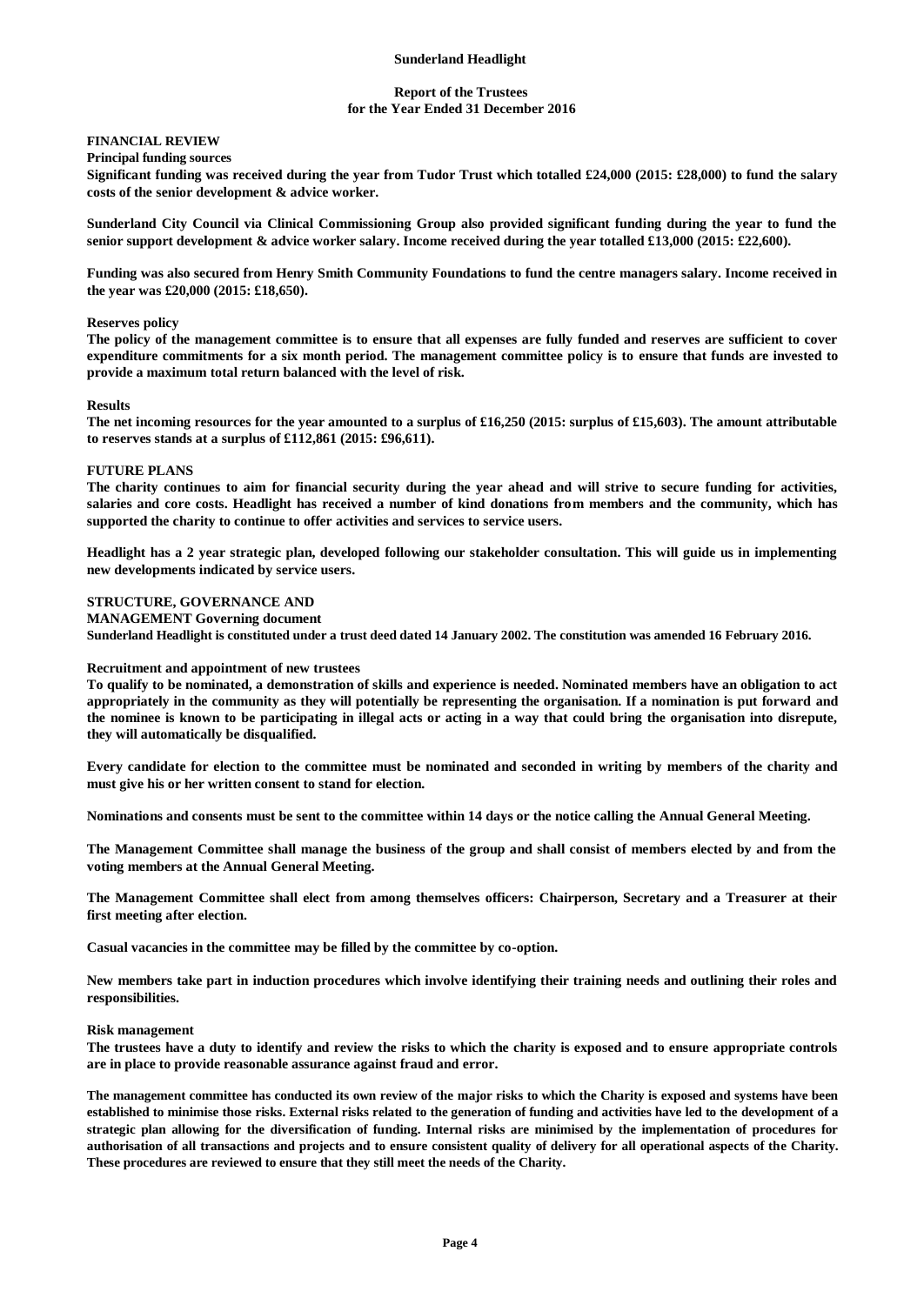## **Report of the Trustees for the Year Ended 31 December 2016**

**Approved by order of the board of trustees on 9 February 2017 and signed on its behalf by:**

**P Bradford - Trustee**

Clarifon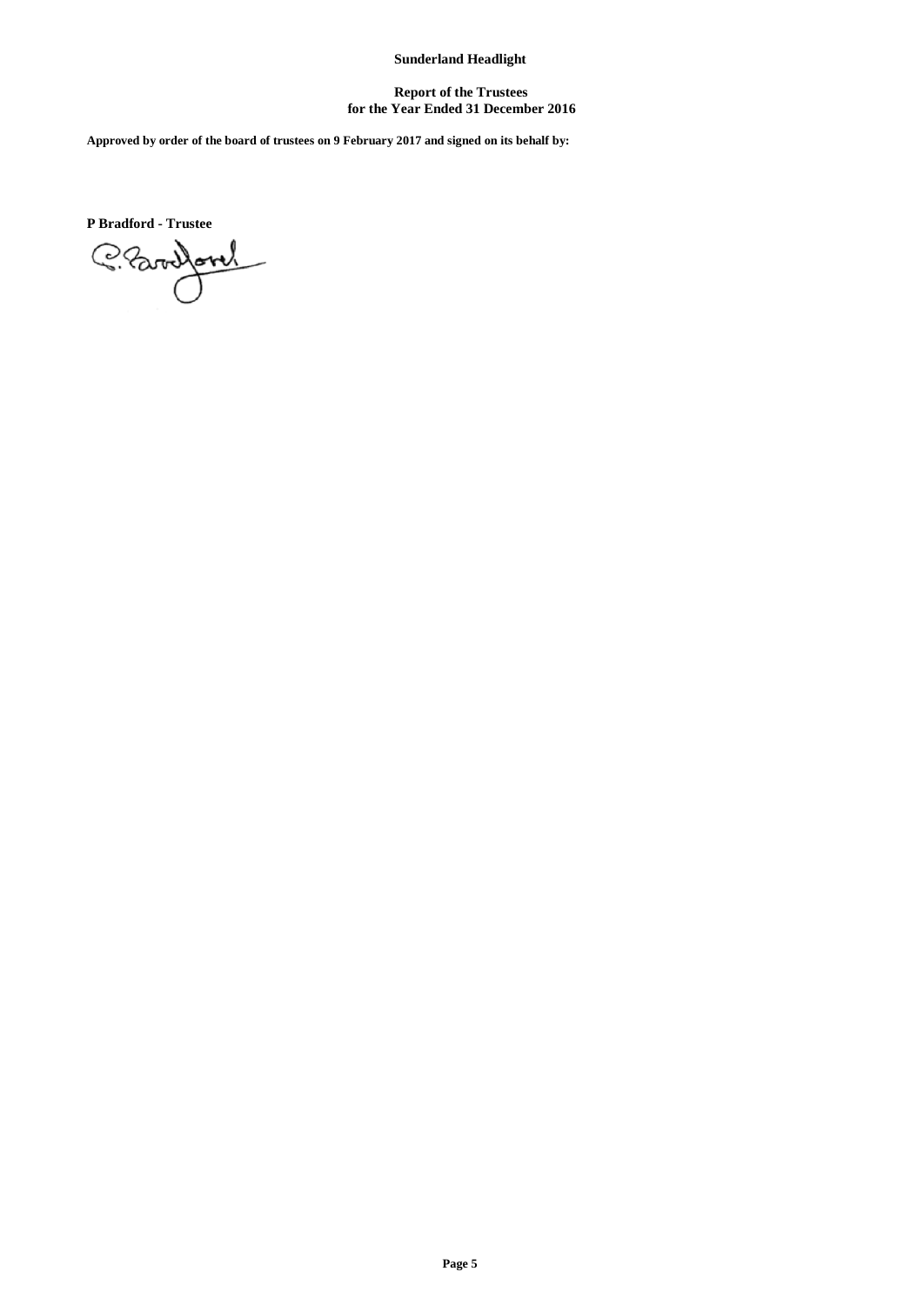### **Independent Examiner's Report to the Trustees of Sunderland Headlight**

### **I report on the accounts for the year ended 31 December 2016 set out on pages seven to fifteen.**

### **Respective responsibilities of trustees and examiner**

**The charity's trustees are responsible for the preparation of the accounts. The charity's trustees consider that an audit is not required for this year (under Section 144(2) of the Charities Act 2011 (the 2011 Act)) and that an independent examination is required.**

#### **It is my responsibility to:**

- examine the accounts under Section 145 of the 2011 Act
- **to follow the procedures laid down in the General Directions given by the Charity Commission (under Section 145(5)(b) of the 2011 Act); and**
- **to state whether particular matters have come to my attention.**

#### **Basis of the independent examiner's report**

**My examination was carried out in accordance with the General Directions given by the Charity Commission. An examination includes a review of the accounting records kept by the charity and a comparison of the accounts presented with those records. It also includes consideration of any unusual items or disclosures in the accounts, and seeking explanations from you as trustees concerning any such matters. The procedures undertaken do not provide all the evidence that would be required in an audit, and consequently no opinion is given as to whether the accounts present a 'true and fair view ' and the report is limited to those matters set out in the statements below.**

### **Independent examiner's statement**

**In connection with my examination, no matter has come to my attention:**

- **(1) which gives me reasonable cause to believe that, in any material respect, the requirements**
	- **to keep accounting records in accordance with Section 130 of the 2011 Act; and**
	- **to prepare accounts which accord with the accounting records and to comply with the accounting requirements of the 2011 Act**

### **have not been met; or**

**(2) to which, in my opinion, attention should be drawn in order to enable a proper understanding of the accounts to be reached.**

Koth

**D J Cook FCCA TTR Barnes Limited Chartered Accountants 3-5 Grange Terrace Stockton Road Sunderland Tyne & Wear SR2 7DG**

**10 February 2017**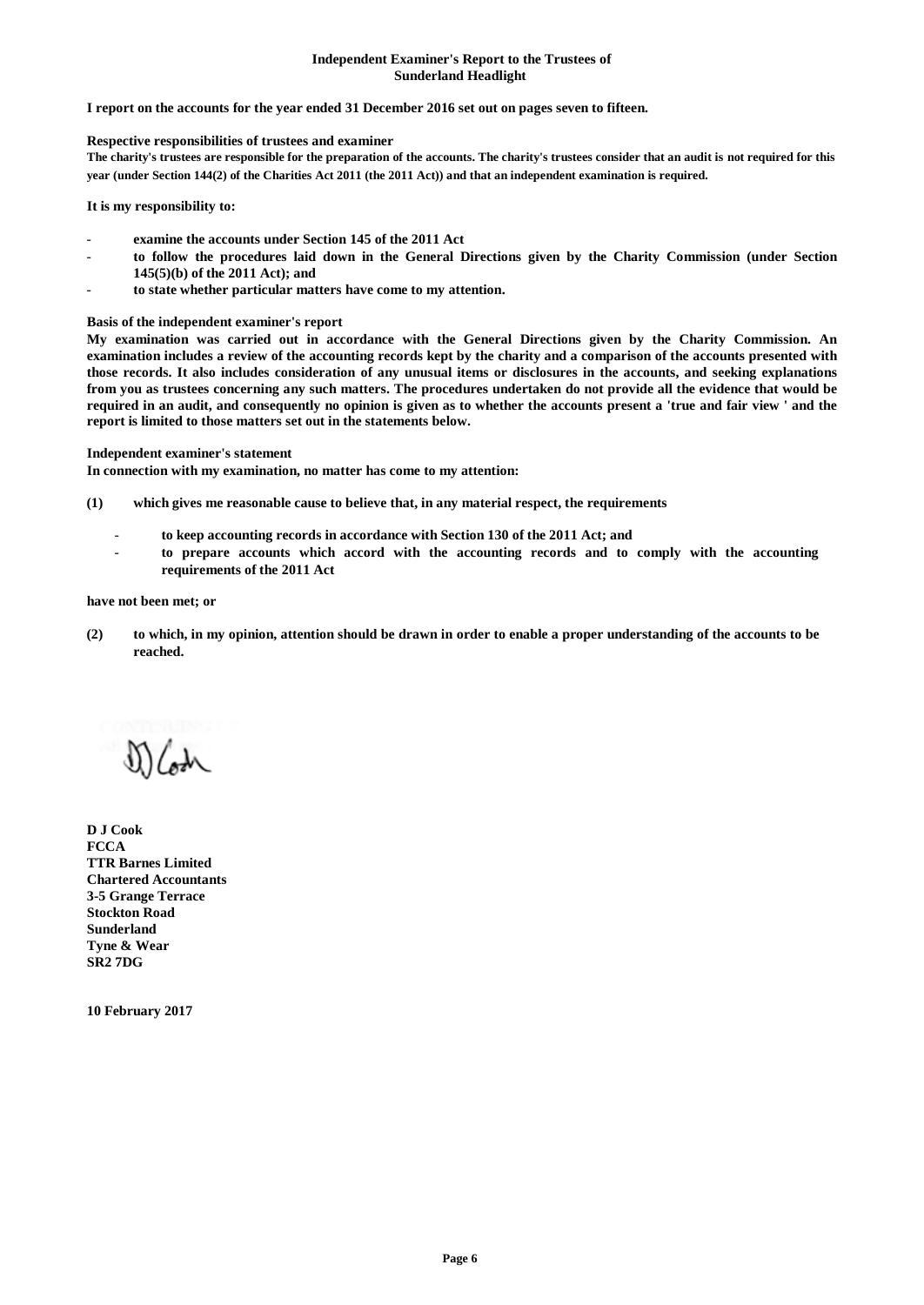## **Statement of Financial Activities for the Year Ended 31 December 2016**

|                                    |              |                     |                        | 2016         | 2015                         |
|------------------------------------|--------------|---------------------|------------------------|--------------|------------------------------|
|                                    |              | <b>Unrestricted</b> |                        | <b>Total</b> | <b>Total</b>                 |
|                                    |              |                     | funds Restricted funds | funds        | funds                        |
|                                    | <b>Notes</b> | £                   | £                      | £            | $\pmb{\pmb{\pmb{\epsilon}}}$ |
| <b>INCOME AND ENDOWMENTS FROM</b>  |              |                     |                        |              |                              |
| <b>Donations and legacies</b>      | 2            | 21,925              | 76,397                 | 98,322       | 103,867                      |
| Other trading activities           | 3            | 11,189              |                        | 11,189       | 13,462                       |
| <b>Investment income</b>           | 4            | 48                  |                        | 48           | 89                           |
| <b>Total</b>                       |              | 33,162              | 76,397                 | 109,559      | 117,418                      |
| <b>EXPENDITURE ON</b>              |              |                     |                        |              |                              |
| <b>Charitable activities</b>       | 5            |                     |                        |              |                              |
| Training & relaxation              |              | 499                 |                        | 499          | 283                          |
| <b>Charitable activities</b>       |              | 9,643               | 2,464                  | 12,107       | 17,923                       |
| <b>Development work</b>            |              |                     | 61,977                 | 61,977       | 63,390                       |
| <b>Support work</b>                |              | 9,594               | 9,132                  | 18,726       | 20,219                       |
| <b>Total</b>                       |              | 19,736              | 73,573                 | 93,309       | 101,815                      |
| <b>NET INCOME</b>                  |              | 13,426              | 2,824                  | 16,250       | 15,603                       |
| <b>RECONCILIATION OF FUNDS</b>     |              |                     |                        |              |                              |
| <b>Total funds brought forward</b> |              | 69,131              | 27,480                 | 96,611       | 81,008                       |
| <b>TOTAL FUNDS CARRIED FORWARD</b> |              | 82,557              | 30,304                 | 112,861      | 96,611                       |

# **CONTINUING OPERATIONS**

**All income and expenditure has arisen from continuing activities.**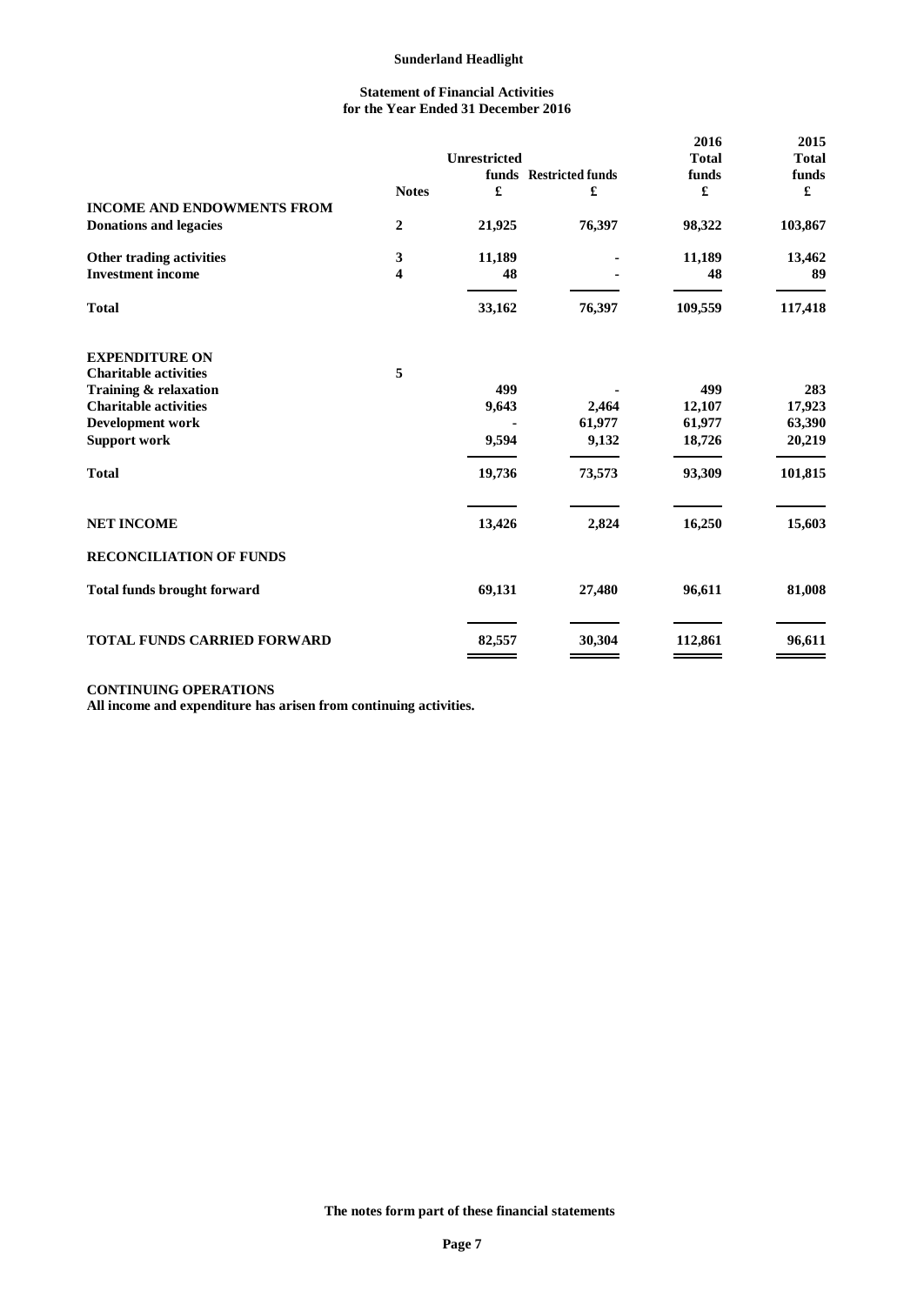## **Statement of Financial Position At 31 December 2016**

|                                       |              |                      |                         | 2016          | 2015                 |
|---------------------------------------|--------------|----------------------|-------------------------|---------------|----------------------|
|                                       |              | Unrestricted         |                         | <b>Total</b>  | <b>Total</b>         |
|                                       |              | funds                | <b>Restricted funds</b> | funds         | funds                |
|                                       | <b>Notes</b> | $\pmb{\mathfrak{L}}$ | £                       | £             | $\pmb{\mathfrak{L}}$ |
| <b>FIXED ASSETS</b>                   |              |                      |                         |               |                      |
| <b>Tangible assets</b>                | 10           | 328                  | 490                     | 818           | 1,145                |
| <b>CURRENT ASSETS</b>                 |              |                      |                         |               |                      |
| <b>Debtors</b>                        | 11           | 835                  | 108                     | 943           | 884                  |
| Cash at bank and in hand              |              | 82,686               | 29,706                  | 112,392       | 96,602               |
|                                       |              | 83,521               | 29,814                  | 113,335       | 97,486               |
| <b>CREDITORS</b>                      |              |                      |                         |               |                      |
| Amounts falling due within one year   | 12           | (1,292)              |                         | (1,292)       | (2,020)              |
| NET CURRENT ASSETS                    |              | 82,229               | 29,814                  | 112,043       | 95,466               |
|                                       |              |                      |                         |               |                      |
| TOTAL ASSETS LESS CURRENT LIABILITIES |              | 82,557               | 30,304                  | 112,861       | 96,611               |
| <b>NET ASSETS</b>                     |              | 82,557               | 30,304                  | 112,861       | 96,611               |
|                                       |              |                      |                         |               |                      |
| <b>FUNDS</b>                          | 13           |                      |                         |               |                      |
| <b>Unrestricted funds</b>             |              |                      |                         | 82,557        | 69,131               |
| <b>Restricted funds</b>               |              |                      |                         | 30,304        | 27,480               |
| <b>TOTAL FUNDS</b>                    |              |                      |                         | 112,861       | 96,611               |
|                                       |              |                      |                         | $\sim$ $\sim$ |                      |

**The financial statements were approved by the Board of Trustees on 9 February 2017 and were signed on its behalf by:**

**P Bradford -Trustee**

**R Braines -Trustee**

Clarifond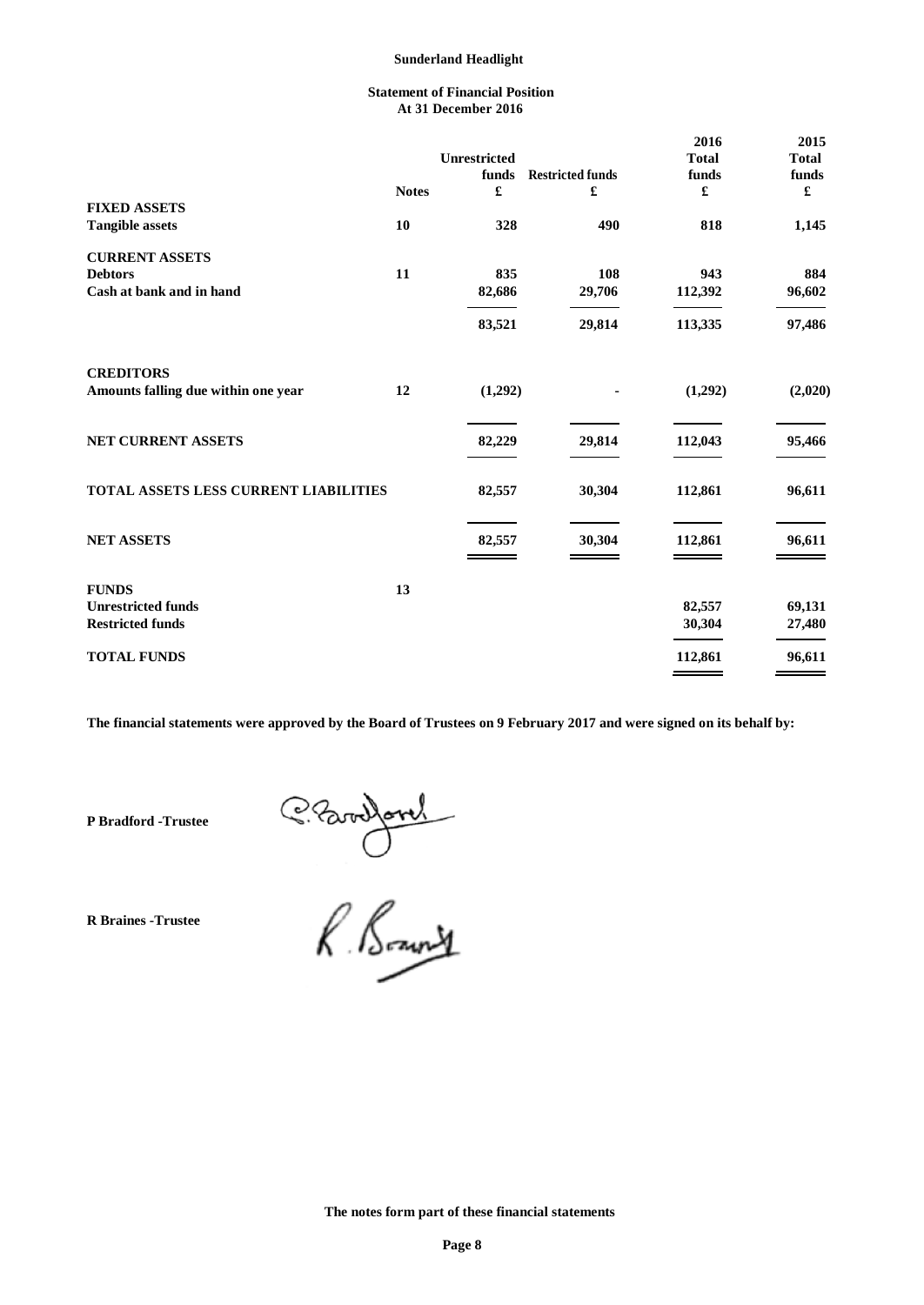## **Notes to the Financial Statements for the Year Ended 31 December 2016**

## **1. ACCOUNTING POLICIES**

### **Basis of preparing the financial statements**

**The financial statements of the charity, which is a public benefit entity under FRS 102, have been prepared in accordance with the Charities SORP (FRS 102) 'Accounting and Reporting by Charities: Statement of Recommended Practice applicable to charities preparing their accounts in accordance with the Financial Reporting Standard applicable in the UK and Republic of Ireland (FRS 102) (effective 1 January 2015)', and the Charities Act 2011. The financial statements have been prepared under the historical cost convention.**

### **Financial reporting standard 102 - reduced disclosure exemptions**

**The charity has taken advantage of the following disclosure exemption in preparing these financial statements, as permitted by FRS 102 'The Financial Reporting Standard applicable in the UK and Republic of Ireland':**

the requirements of Section 7 Statement of Cash Flows.

#### **Income**

**All income is recognised in the Statement of Financial Activities once the charity has entitlement to the funds, it is probable that the income will be received and the amount can be measured reliably.**

**Income from government and other grants, is recognised when the charity has entitlement to the funds, any performance conditions attached to the grants have been met, it is probable that the income will be received and the amount can be measured reliably and is not deferred.**

### **Expenditure**

**Liabilities are recognised as expenditure as soon as there is a legal or constructive obligation committing the charity to that expenditure, it is probable that a transfer of economic benefits will be required in settlement and the amount of the obligation can be measured reliably. Expenditure is accounted for on an accruals basis and has been classified under headings that aggregate all cost related to the category. Where costs cannot be directly attributed to particular headings they have been allocated to activities on a basis consistent with the use of resources.**

### **Governance costs**

**Governance costs are those incurred in connection with the administration of the Charity and the compliance with constitutional and statutory requirements.**

### **Tangible fixed assets**

**Depreciation is provided at the following annual rates in order to write off each asset over its estimated useful life.**

| <b>Fixtures and fittings</b> | -15% on reducing balance |
|------------------------------|--------------------------|
| Computer equipment           | $-33\%$ on cost          |

### **Taxation**

**The charity is exempt from tax on its charitable activities.**

#### **Fund accounting**

**Unrestricted funds can be used in accordance with the charitable objectives at the discretion of the trustees.**

**Restricted funds can only be used for particular restricted purposes within the objects of the charity. Restrictions arise when specified by the donor or when funds are raised for particular restricted purposes.**

**Further explanation of the nature and purpose of each fund is included in the notes to the financial statements.**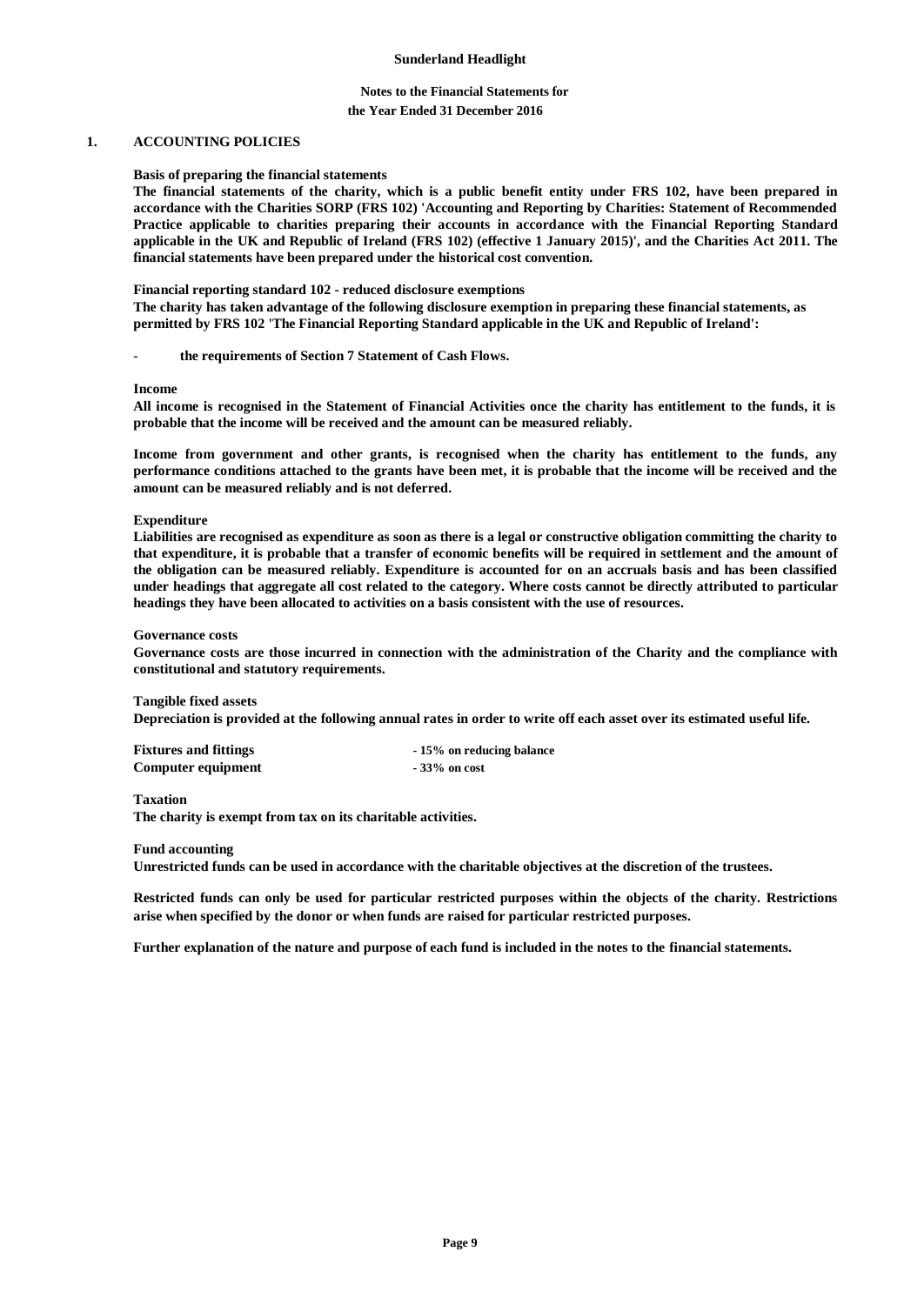# **Notes to the Financial Statements - continued for the Year Ended 31 December 2016**

# **2. DONATIONS AND LEGACIES**

| <b>Donations</b><br><b>Grants</b>                                                                                               |                          |                        | 2016<br>£<br>8,925<br>89,397 | 2015<br>£<br>3,457<br>100,410 |
|---------------------------------------------------------------------------------------------------------------------------------|--------------------------|------------------------|------------------------------|-------------------------------|
|                                                                                                                                 |                          |                        | 98,322                       | 103,867                       |
|                                                                                                                                 | <b>Unrestricted</b><br>£ | <b>Restricted</b><br>£ | 2016<br>£                    | 2015<br>£                     |
| <b>Clinical Commissioning Group</b><br><b>Proctor &amp; Gamble Community Foundation</b><br><b>Christ's Hospital in Sherburn</b> | 13,000<br>$\blacksquare$ | ۰                      | 13,000<br>۰                  | 22,600<br>2,700<br>2,200      |

| <b>SCC SIB Fund</b>                      |                |        |        | 3,400      |
|------------------------------------------|----------------|--------|--------|------------|
| <b>Sunderland City Council via Grant</b> |                |        |        |            |
| <b>Assistance</b>                        | $\blacksquare$ | 3,915  | 3,915  | 15,660     |
| <b>Gentoo Aspire Grant</b>               | $\blacksquare$ |        |        | <b>200</b> |
| The Hospital of God at Greatham          | ٠              | 1,000  | 1,000  |            |
| <b>Community Development Foundation</b>  | $\blacksquare$ |        |        |            |
| <b>Newby Trust Ltd</b>                   | $\blacksquare$ | 5,000  | 5,000  |            |
| <b>Lloyds Bank Foundation</b>            | ٠              | 10.982 | 10,982 | 7,000      |
| <b>Garfield Weston Foundation</b>        | ٠              | 7,500  | 7,500  |            |
| <b>Allen Lane Foundation</b>             | ٠              |        |        |            |
| <b>Co-Op Community Fund</b>              | ٠              | 4,000  | 4,000  |            |
| <b>The Tudor Trust</b>                   | ٠              | 24,000 | 24,000 | 28,000     |
| <b>Henry Smith Fund</b>                  | $\blacksquare$ | 20,000 | 20,000 | 18,650     |
|                                          |                |        |        |            |
|                                          | 13,000         | 76,397 | 89.397 | 100,410    |
|                                          |                |        |        |            |

## **3. OTHER TRADING ACTIVITIES**

|                       | 2016   | 2015   |
|-----------------------|--------|--------|
|                       | £      | £      |
| <b>Admission fees</b> | 5,684  | 5,523  |
| <b>Activities</b>     | 2,923  | 2,172  |
| <b>Outreach work</b>  |        | 2,210  |
| Tuck shop             | 2,326  | 2,260  |
| Out of hours service  | 256    | 1,297  |
|                       | 11,189 | 13,462 |
|                       |        |        |

# **4. INVESTMENT INCOME**

|                               | 2016                     | 2015 |
|-------------------------------|--------------------------|------|
|                               |                          |      |
| Interest receivable - trading | 48                       | 89   |
|                               | $\overline{\phantom{a}}$ |      |

# **5. CHARITABLE ACTIVITIES COSTS**

|                              | <b>Direct costs</b> | Support costs<br>(See note $6$ ) | <b>Totals</b> |
|------------------------------|---------------------|----------------------------------|---------------|
|                              | £                   | £                                | £             |
| Training & relaxation        | 499                 | ٠                                | 499           |
| <b>Charitable activities</b> | 12,107              | ٠                                | 12,107        |
| Development work             | 61,977              | $\blacksquare$                   | 61,977        |
| Support work                 | 15,744              | 2.982                            | 18,726        |
|                              | 90,327              | 2,982                            | 93,309        |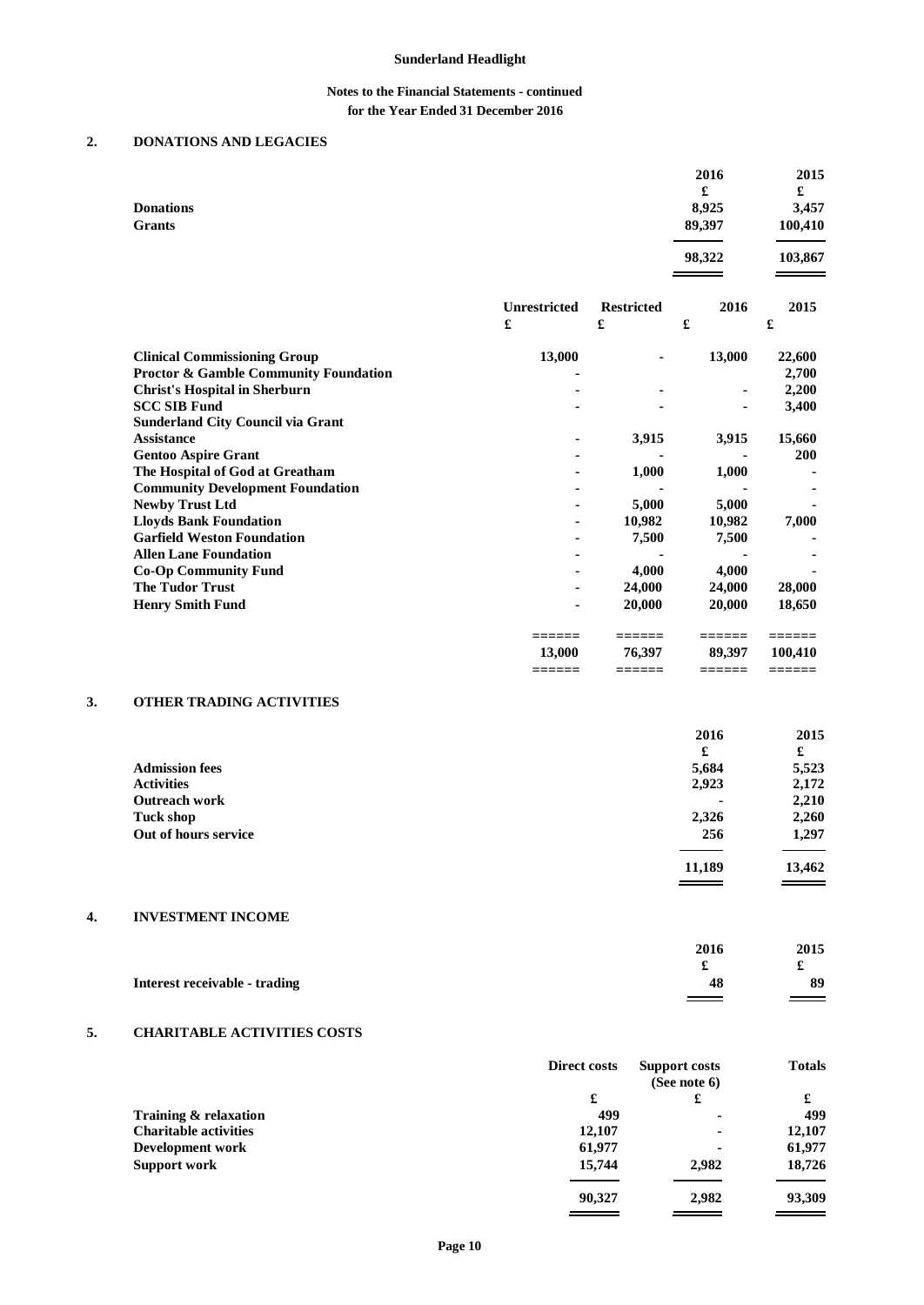## **Notes to the Financial Statements - continued for the Year Ended 31 December 2016**

## **6. SUPPORT COSTS**

|                     | Governance         |
|---------------------|--------------------|
|                     | costs              |
|                     | £                  |
| <b>Support work</b> | 2,982              |
|                     | $\hspace{1.5cm} =$ |

**Support costs, included in the above, are as follows:**

|                                       | 2016     | 2015                                 |
|---------------------------------------|----------|--------------------------------------|
|                                       |          | <b>Support work</b> Total activities |
|                                       | £        | £                                    |
| <b>Independent examiner fees</b>      | 1,242    | 1,206                                |
| <b>Payroll fees</b>                   | 322      | 261                                  |
| <b>Insurance</b>                      | 1,091    | 1,044                                |
| Depreciation of tangible fixed assets | 327      | 420                                  |
|                                       | 2,982    | 2,931                                |
|                                       | $\equiv$ | $\equiv$ $\equiv$                    |

## **7. TRUSTEES' REMUNERATION AND BENEFITS**

**There were no trustees' remuneration or other benefits for the year ended 31 December 2016 nor for the year ended 31 December 2015 .**

**Trustees' expenses There were no trustees' expenses paid for the year ended 31 December 2016 nor for the year ended 31 December 2015 .**

## **8. STAFF COSTS**

|                              | 2016<br>£ | 2015<br>£ |
|------------------------------|-----------|-----------|
| <b>Wages and salaries</b>    | 73,932    | 79,352    |
| <b>Social security costs</b> | 3,789     | 5,020     |
|                              | 77,721    | 84,372    |
|                              | $\equiv$  |           |

**The average monthly number of employees during the year was as follows:**

|                            | 2016 | 2015 |
|----------------------------|------|------|
| Centre manager             |      |      |
| <b>Support worker</b>      |      |      |
| Advice and advocacy worker |      |      |
|                            |      |      |
|                            |      |      |

**No employees received emoluments in excess of £60,000.**

**During the year the key management personnel were paid remuneration of £30,603 (2015: £30,000).**

# **9. COMPARATIVES FOR THE STATEMENT OF FINANCIAL ACTIVITIES**

|                                   | Unrestricted           |        | <b>Total</b> |
|-----------------------------------|------------------------|--------|--------------|
|                                   | funds Restricted funds |        | funds        |
|                                   | £                      | £      | £            |
| <b>INCOME AND ENDOWMENTS FROM</b> |                        |        |              |
| <b>Donations and legacies</b>     | 26,057                 | 77.810 | 103,867      |
| Other trading activities          | 13,462                 |        | 13,462       |
| <b>Investment income</b>          | 89                     |        | 89           |
| <b>Total</b>                      | 39,608                 | 77,810 | 117,418      |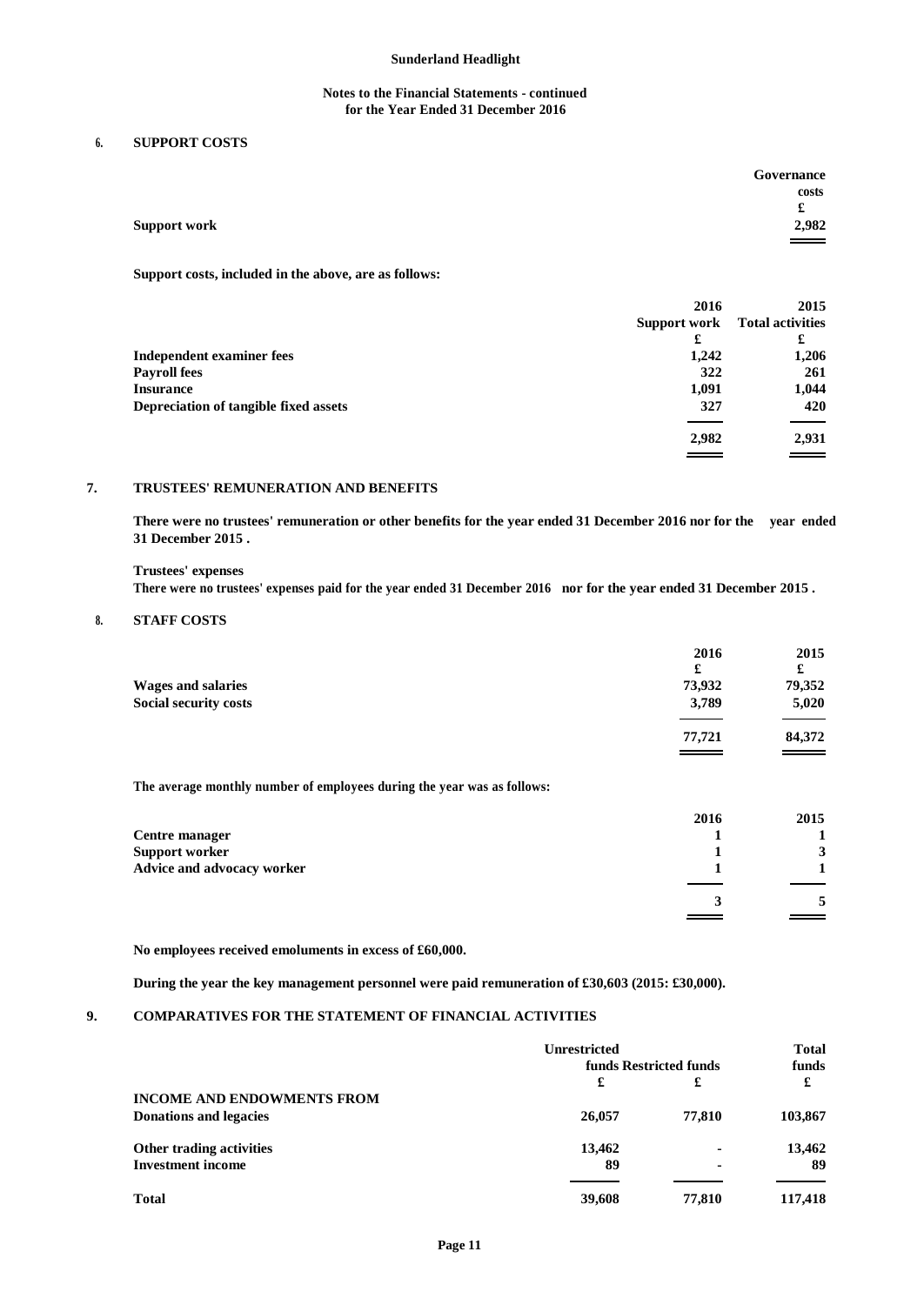## **Notes to the Financial Statements - continued for the Year Ended 31 December 2016**

# **9. COMPARATIVES FOR THE STATEMENT OF FINANCIAL ACTIVITIES - continued**

|                                    | <b>Unrestricted</b> |                             | <b>Total</b> |
|------------------------------------|---------------------|-----------------------------|--------------|
|                                    | £                   | funds Restricted funds<br>£ | funds<br>£   |
| <b>EXPENDITURE ON</b>              |                     |                             |              |
| <b>Charitable activities</b>       |                     |                             |              |
| Training & relaxation              | 3                   | 280                         | 283          |
| <b>Charitable activities</b>       | 14,646              | 3,277                       | 17,923       |
| Development work                   | 577                 | 62,813                      | 63,390       |
| <b>Support work</b>                | 2,912               | 17,307                      | 20,219       |
| <b>Total</b>                       | 18,138              | 83,677                      | 101,815      |
| <b>NET INCOME</b>                  | 21,470              | (5,867)                     | 15,603       |
| <b>Transfers between funds</b>     | 1,563               | (1,563)                     |              |
| Net movement in funds              | 23,033              | (7, 430)                    | 15,603       |
| <b>RECONCILIATION OF FUNDS</b>     |                     |                             |              |
| <b>Total funds brought forward</b> | 46,098              | 34,910                      | 81,008       |
| TOTAL FUNDS CARRIED FORWARD        | 69,131              | 27,480                      | 96,611       |

## **10. TANGIBLE FIXED ASSETS**

|                                        | <b>Fixtures and</b><br>fittings<br>£ | Computer<br>equipment<br>£ | <b>Totals</b><br>£ |
|----------------------------------------|--------------------------------------|----------------------------|--------------------|
| <b>COST</b>                            |                                      |                            |                    |
| At 1 January 2016 and 31 December 2016 | 3,379                                | 3,662                      | 7,041              |
|                                        |                                      |                            |                    |
| <b>DEPRECIATION</b>                    |                                      |                            |                    |
| At 1 January 2016                      | 2,674                                | 3,222                      | 5,896              |
| Charge for year                        | 106                                  | 221                        | 327                |
| At 31 December 2016                    | 2,780                                | 3,443                      | 6,223              |
|                                        |                                      |                            |                    |
| <b>NET BOOK VALUE</b>                  |                                      |                            |                    |
| At 31 December 2016                    | 599                                  | 219                        | 818                |
|                                        |                                      |                            |                    |
| At 31 December 2015                    | 705                                  | 440                        | 1,145              |
|                                        |                                      |                            |                    |

# **11. DEBTORS: AMOUNTS FALLING DUE WITHIN ONE YEAR**

|                               | 2016 | 2015              |
|-------------------------------|------|-------------------|
|                               | £    | £                 |
| Social security and other tax | 260  | 260               |
| <b>Prepayments</b>            | 683  | 624               |
|                               | 943  | 884               |
|                               |      | $\equiv$ $\equiv$ |

**Debtors are measured on the basis of what will be recoverable in the future, discounted where material to present value.**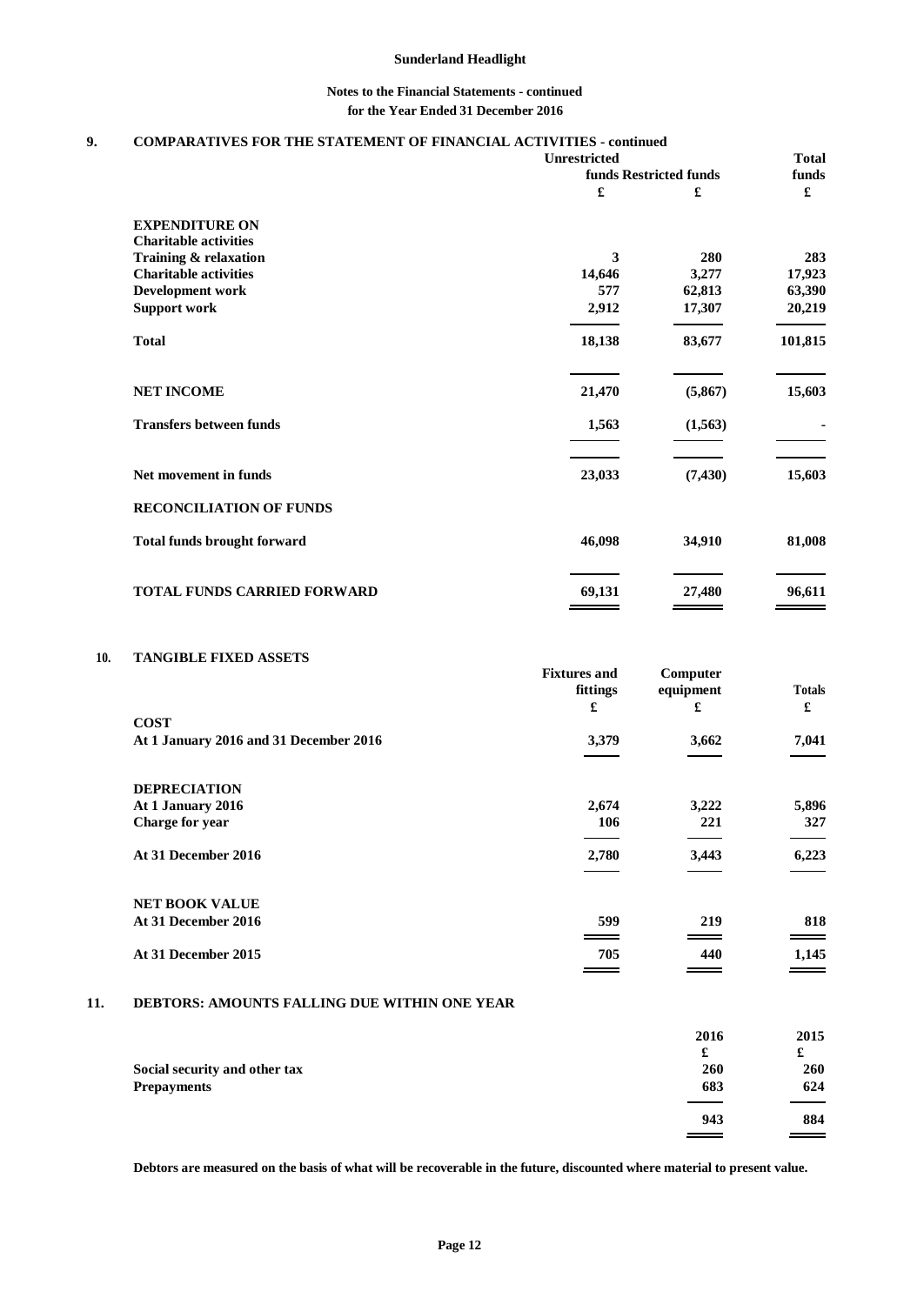## **Notes to the Financial Statements - continued for the Year Ended 31 December 2016**

# **12. CREDITORS: AMOUNTS FALLING DUE WITHIN ONE YEAR**

|                 | 2016<br>£ | 2015<br>£ |
|-----------------|-----------|-----------|
| <b>Accruals</b> | 1,292     | 2,020     |

**Creditors are measured on the basis of what will be payable in the future, discounted where material to present value.**

### **13. MOVEMENT IN FUNDS**

|                                                  | Net movement |          |             |
|--------------------------------------------------|--------------|----------|-------------|
|                                                  | At $1/1/16$  | in funds | At 31/12/16 |
|                                                  | £            | £        | £           |
| <b>Unrestricted funds</b>                        |              |          |             |
| <b>General fund</b>                              | 48,184       | 8,154    | 56,338      |
| <b>Sunderland University</b>                     | 240          | (240)    |             |
| <b>Clinical Commisioning Group</b>               | 20,707       | 5,512    | 26,219      |
|                                                  | 69,131       | 13,426   | 82,557      |
| <b>Restricted funds</b>                          |              |          |             |
| <b>Lloyds Bank Foundation</b>                    |              | 7,772    | 7,772       |
| <b>Christ's Hospital in Sherburn</b>             | 572          | (572)    |             |
| Gentoo                                           | 200          | (200)    |             |
| <b>Grant Assistance</b>                          | 2,308        | (2,308)  |             |
| <b>Teaching Primary Care Trust</b>               | 144          | (144)    |             |
| <b>The Tudor Trust</b>                           | 21,293       | 1,222    | 22,515      |
| <b>Proctor &amp; Gamble Community Foundation</b> | 2,281        | (2,264)  | 17          |
| <b>SCC SIB fund</b>                              | 682          | (682)    |             |
|                                                  | 27,480       | 2,824    | 30,304      |
| <b>TOTAL FUNDS</b>                               | 96,611       | 16,250   | 112,861     |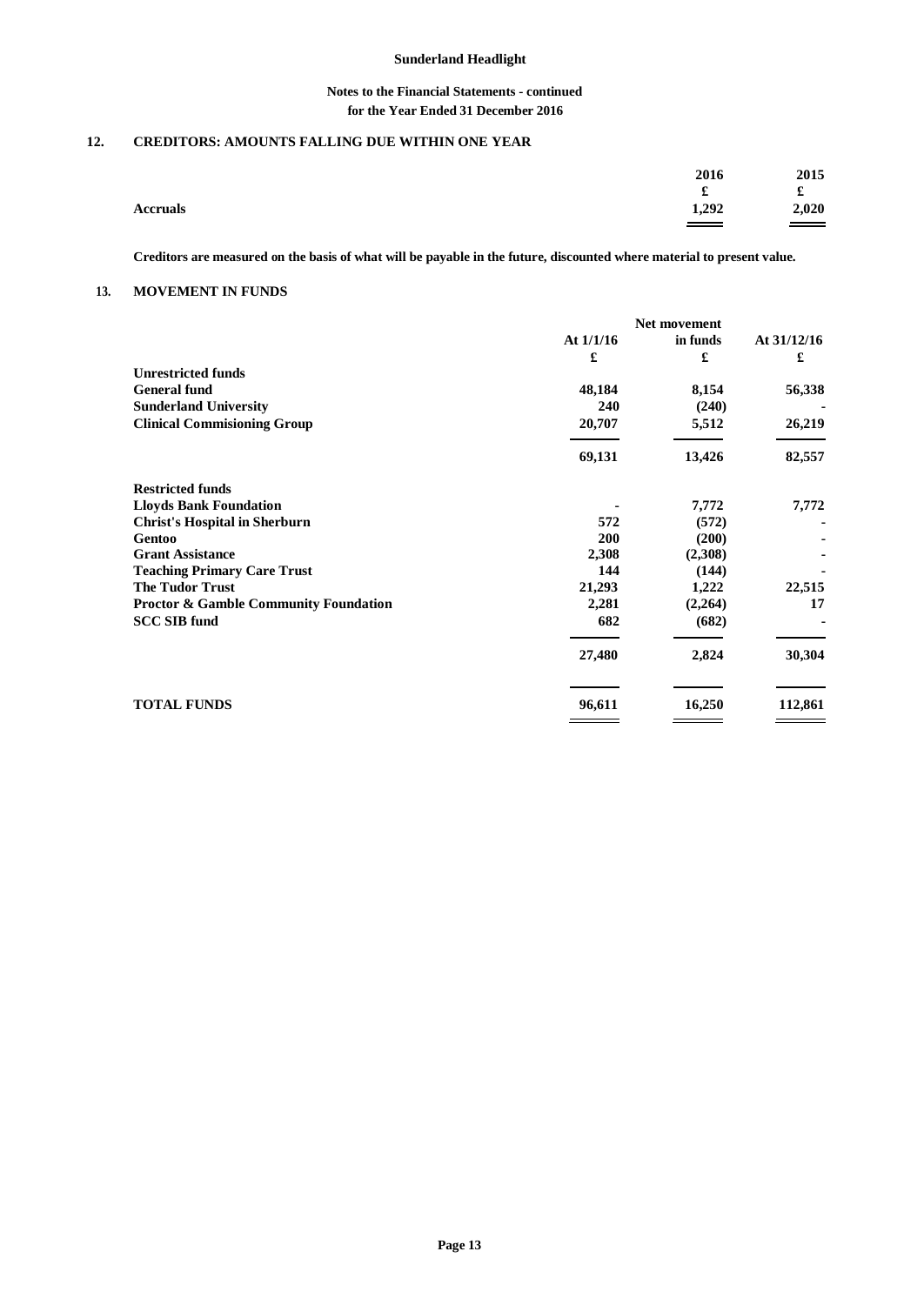## **Notes to the Financial Statements - continued for the Year Ended 31 December 2016**

# **13. MOVEMENT IN FUNDS - continued**

**Net movement in funds, included in the above are as follows:**

|                                                  | <b>Incoming</b><br>resources | <b>Resources</b><br>expended | <b>Movement</b> in<br>funds |
|--------------------------------------------------|------------------------------|------------------------------|-----------------------------|
|                                                  | £                            | £                            | £                           |
| <b>Unrestricted funds</b>                        |                              |                              |                             |
| <b>General fund</b>                              | 20,162                       | (12,008)                     | 8,154                       |
| <b>Clinical Commisioning Group</b>               | 13,000                       | (7,488)                      | 5,512                       |
| <b>Sunderland University</b>                     |                              | (240)                        | (240)                       |
|                                                  | 33,162                       | (19,736)                     | 13,426                      |
| <b>Restricted funds</b>                          |                              |                              |                             |
| <b>Lloyds Bank Foundation</b>                    | 10,982                       | (3,210)                      | 7,772                       |
| <b>Christ's Hospital in Sherburn</b>             |                              | (572)                        | (572)                       |
| Gentoo                                           |                              | (200)                        | (200)                       |
| <b>Grant Assistance</b>                          | 3,915                        | (6,223)                      | (2,308)                     |
| <b>Allen Lane Foundation</b>                     | 4,000                        | (4,000)                      |                             |
| <b>The Tudor Trust</b>                           | 24,000                       | (22, 778)                    | 1,222                       |
| <b>Henry Smith</b>                               | 20,000                       | (20,000)                     |                             |
| <b>Hospital of God Greatham</b>                  | 1,000                        | (1,000)                      |                             |
| <b>Proctor &amp; Gamble Community Foundation</b> |                              | (2,264)                      | (2,264)                     |
| <b>SCC SIB fund</b>                              |                              | (682)                        | (682)                       |
| <b>Garfield Weston Foundation</b>                | 7,500                        | (7,500)                      |                             |
| <b>Newby Trust Ltd</b>                           | 5,000                        | (5,000)                      |                             |
| <b>Teaching Primary Care Trust</b>               |                              | (144)                        | (144)                       |
|                                                  | 76,397                       | (73, 573)                    | 2,824                       |
| <b>TOTAL FUNDS</b>                               | 109,559                      | (93,309)                     | 16,250                      |

**Sunderland Headlight has a reserves policy to maintain six months worth of funding for running costs. Wages for the next six months are estimated to be approximately £40,225.**

#### **14. RELATED PARTY DISCLOSURES**

**There were no related party transactions for the year ended 31 December 2015.**

### **15. UNRESTRICTED FUND**

**This fund is not related to any designated project or purpose. since this fund is free from restrictions it is predominately operated to manage and administer the Charity on a day to day basis.**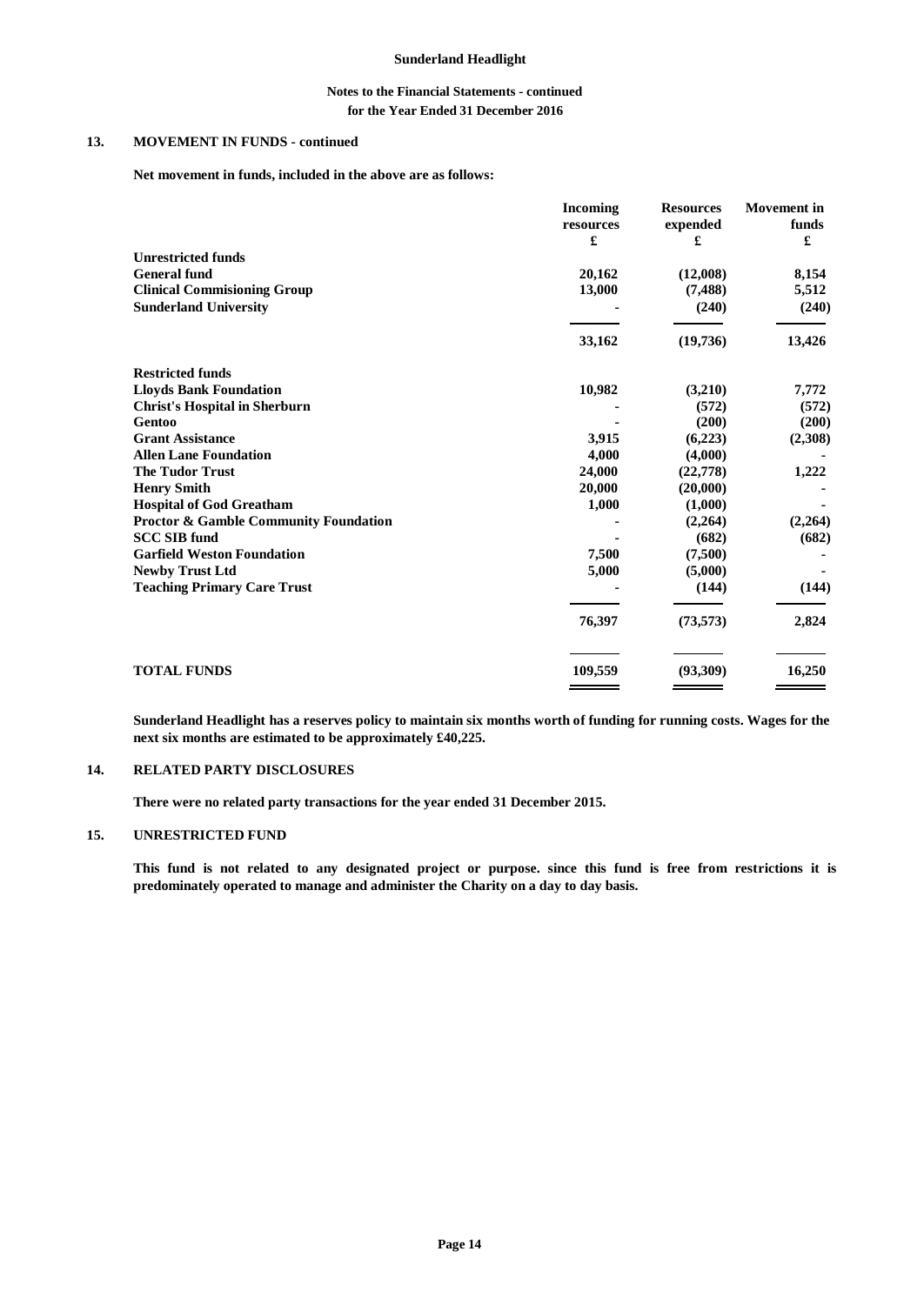## **Notes to the Financial Statements - continued for the Year Ended 31 December 2016**

### **16. RESTRICTED FUNDS**

**All grants and donations to this fund are restricted to financing the salary of the Centre Manager, Senior Support worker, Senior Development & Advice worker, and two Support Workers.**

**Each fund is for a designated purpose as detailed below:**

**Lloyds Bank Foundation This fund is to support the centre manager post.**

**Grant Assistance via Sunderland City Council This is to fund the senior support worker post.**

**NHS Teaching Primary Care Trust (TPCT) This is to support the supervision costs of councillors.**

**The Tudor Trust This is to fund the senior development & advice worker salary.**

**Henry Smith This is to fund the centre manager's salary.**

**Sunderland city Council SIB Fund This was to fund the Out of Hours Support Worker Salary.**

**Proctor & Gamble Community Foundation This funding is provided to provide health and hygiene support to those with mental health issues.**

**Gentoo This funding was secured to purchase a bench for the garden project.**

**Christ's Hospital in Sherburn This is to fund and Out of Hours Support Worker Salary.**

**Allen Lane Foundation This is to fund the salary costs of the Advice Worker.**

**Garfield Weston Foundation This is to fund the salary costs of the Centre manager and running costs.**

**Hospital of God at Greatham This is to fund the Senior Support Workers salary.**

**Newby Trust Ltd This is to fund the salary costs of the Senior Development and Advice worker.**